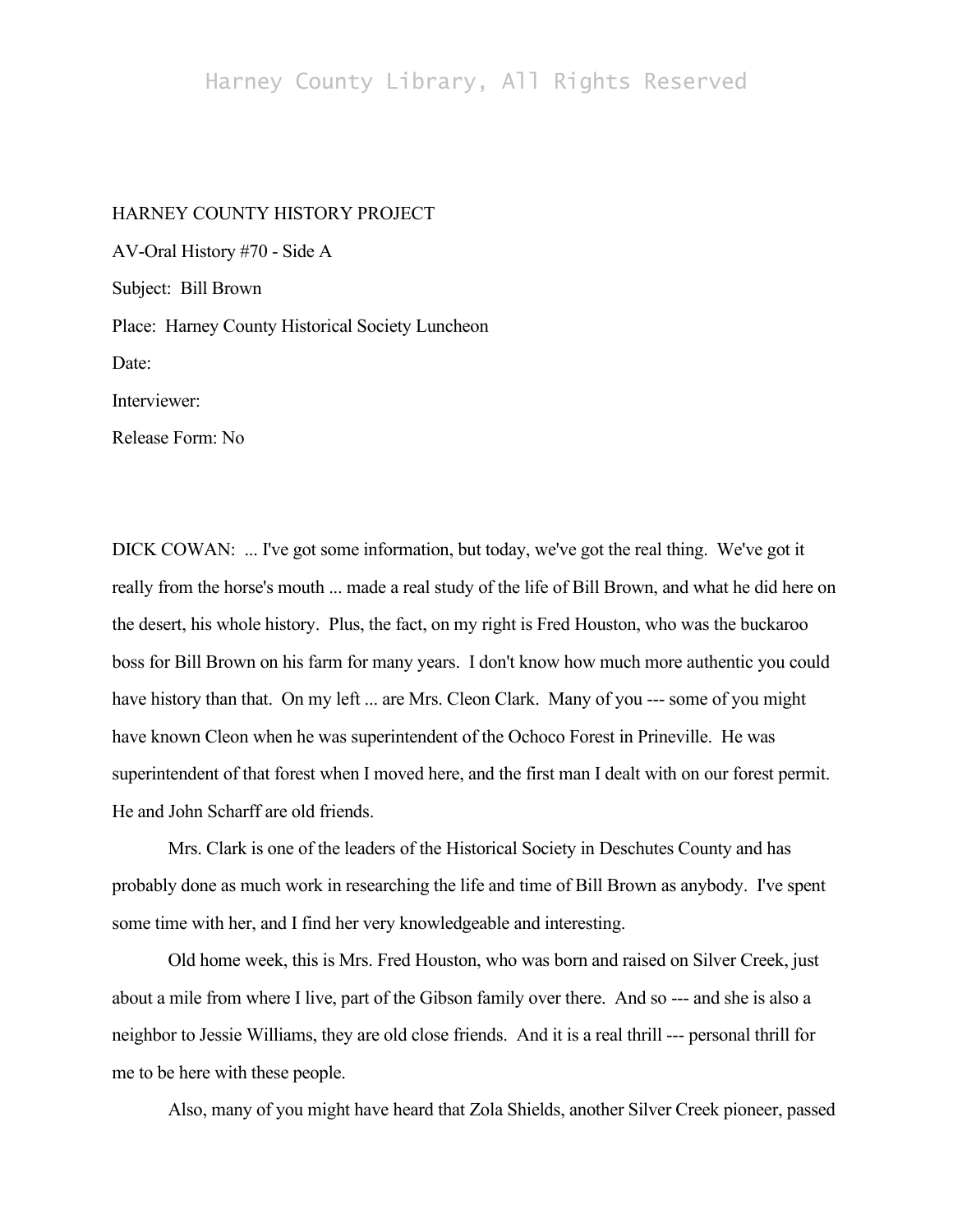away Wednesday. And Jessie and Mrs. Houston are old friends of hers, and so it is very fitting that they be here at this time. The gentleman on my right is Fred Houston, from Prineville, who was the buckaroo boss and general foreman for Bill Brown for many years. Now, I'm incompetent and a newcomer along with such expertise here, and knowledge. So, I'm going to kinda turn this over to Mrs. Clark, who will start out and we'll kind of play it by ear from here. It's an opportunity and we can feel very privileged to have these people that are here today.

MRS. CLARK: Thank you very much. And I'd like to bring you greetings from Deschutes County Historical Society to you people. I'm not going to make a talk, because Fred and his wife knows so much more personal things than I do about Bill Brown. So, I'm just going to sit down and let Fred do the talking. Because I think this is the way you will get the most information. So, thank you. FRED HOUSTON: I'm going to first tell you a little bit about the history of Bill Brown, and what I'd like to do is find out if you can hear me. If anybody can't hear me, I want them to hold their hand up, because that's one of my failings is my ears have gotten to the point where I have to wear hearing aids in order to hear what people say, and then I miss lots of it.

William Walter Brown was born in Kenosha, Pike County, Wisconsin, July the 19th, 1855. The family moved to Oregon in 1869 and settled at Oregon City. Bill graduated from San Jose Normal School in 1878, and he also attended the Willamette University. He came to Central Oregon in 1882, and he died in January the 11th, 1941. What I'll try to tell you is what Mr. Brown told me from time to time of things that happened in his life.

He went to Willamette University, and he cut cordwood the first winter to pay for his schooling. And then in the summer he went to work for a contractor that was surveying land for the U. S. Government here in Oregon. Their surveys covered areas east of us, over here in the Malheur, and over as far as the boundary, the east boundary of our state. The first year that Brown worked for the surveyors he was a packer. It was his job to pack the supplies and move the camps whenever necessary. He also had to furnish the meat for the camp. In those days there was lots of opportunity to secure what meat was necessary. There was both elk and deer. I think they mostly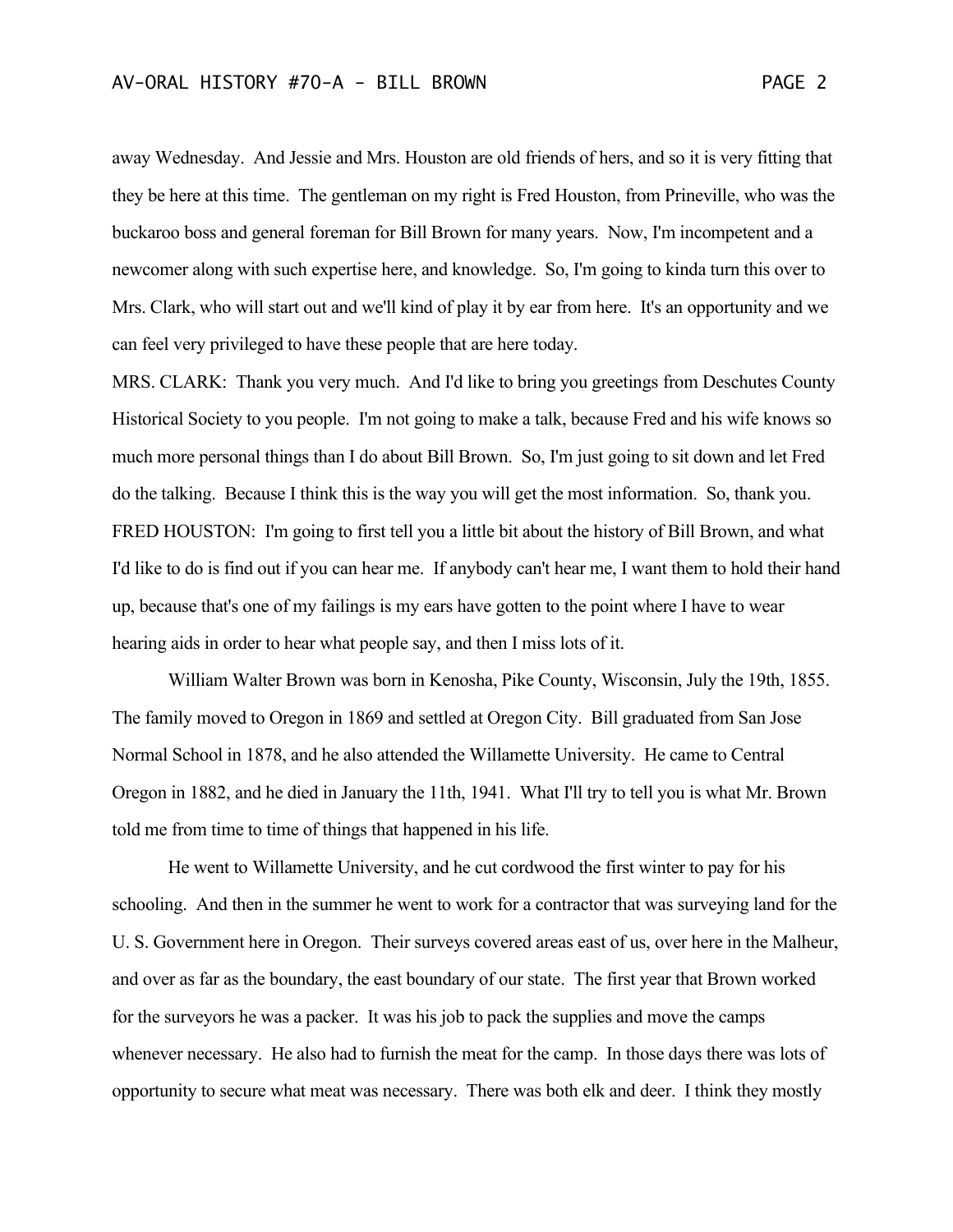lived on deer meat in those days.

The second year, Brown was a chainman and an ax man on that same survey crew, for the same contractor. What this contractor did, he picked up college men to put on his crew, as far as he could. And then as they progressed why they would take more responsible jobs.

The third year, Mr. Brown was a compass man. He ran a compass, and he said that their work was such that they were trying to make miles. Survey as much as possible each day. And of course, they would survey a whole township, and then move to another one.

After graduating from Normal School in San Jose, he taught school for one year. He said one year was enough to convince him that that wasn't the life work for him. He went back to the Willamette Valley and went to cutting cordwood again. He met a lady there that was quite interesting to him, and after a sad love affair why he decided that he would leave the Willamette Valley.

He and his brothers decided that they would look for a good location to set up a stock ranch. They didn't know what part of the country they might settle in, so they --- each one got a good saddle horse, and packhorse enough to carry their supplies. And they went from the Willamette Valley into the fort north --- into Washington, and then back to the eastern part of Oregon. They came on through to Wagontire Mountain. There they --- after surveying that area, they turned south and went as far as Northern California.

And when they had made all that travel, searching for a good place to locate, they decided that Wagontire Mountain was the best place that they had found. They retraced their tracks back to Wagontire, and they each one took a claim there. I don't know how much timber claims --- I mean desert claims, and some were homesteads. But they took the best land that they could, of course. There was no one ahead of them, you might say. And they really got the best of that particular part of the country.

They bought sheep and started into the sheep business. I think they got something like 7,000 head, if I remember the numbers right. He told me that they ran sheep there for a period of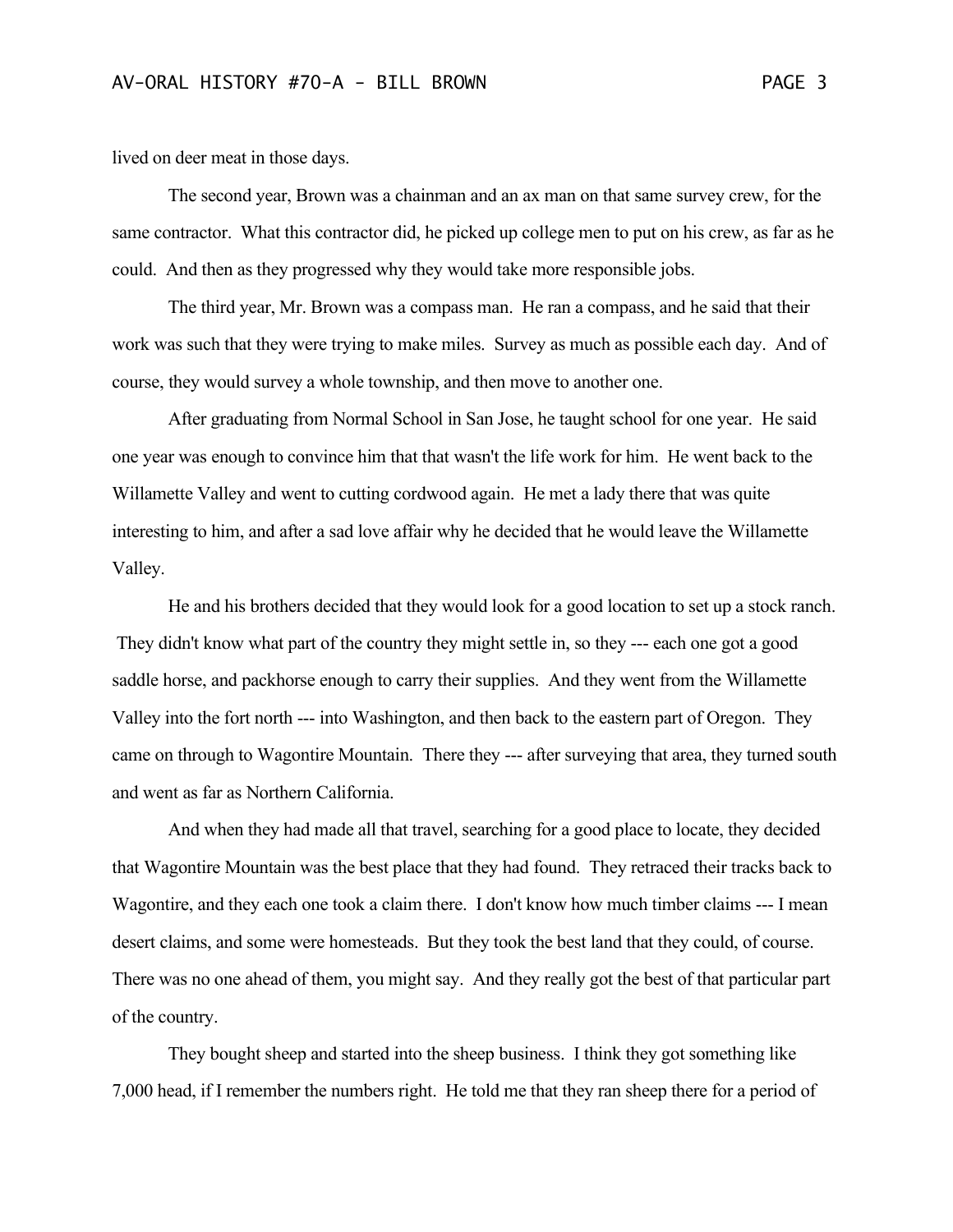three years. The first winter that they were there with the sheep they didn't have a tent; they didn't own a tent. And they had their main camp next to an overhanging rim rock. They built their fire out away from the rim and they put their bed sack next to the rim, and overhanging rim was all the protection they had from the elements.

After one winter, they found money enough to buy tents. Brown said that one was enough, of that kind of business. And they continued on for three years when they had accumulated about 7,000 head of sheep. And there come a hard winter, and it just about wiped them out. They had less than a 1,000 head of sheep left when the winter was over. They were disgusted, they wanted to leave, and so they sold their interest in what sheep they had left, and the lands that they had acquired, and Brown told them in time he would pay them. He didn't have anything to pay them to start with.

I might say that --- to go back just a little bit and say that when those brothers first started searching for land they had, if I remember, something like \$3,000 a piece, or a little less. And they had put those into sheep, and land, and living. And after the hard winter, the brothers moved back to Portland --- Oregon City I should say, one of them became a banker at Oregon City. One went to Klamath Falls and became a hay king. Ellis went to Portland and made a doctor out of himself, a good medical doctor.

And Brown continued on with the few sheep he had, and from there he built up what was known as one of the largest holdings in that part of the country. He told me that the sheep, he owned 23,000 --- or 22,000 head of sheep at one time. That was his --- the greatest number of sheep that he owned at one time.

When I worked for him, he had about 43,000 acres of deeded lands in Crook County, Deschutes County, Harney County, and Lake County. Those counties is where he had his holdings. In those early days, men like that secured the water. They got the places that there was living water so they could control the range. That in later years brought on trouble.

When I started working for Brown in 1922, Sumner Houston was a buckaroo for him. And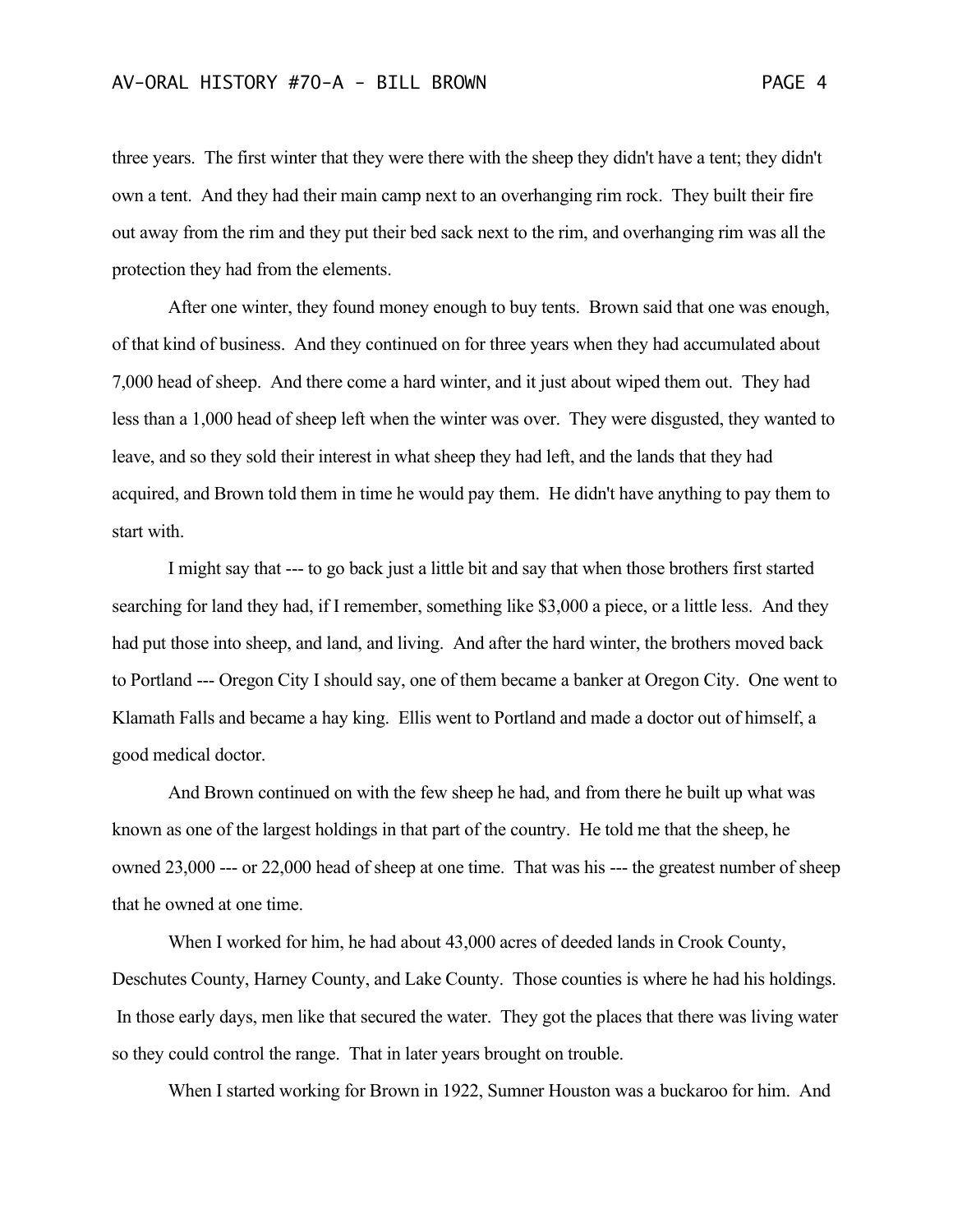I was hired to ride with the other buckaroos --- there were 12 of us out there on the desert running horses. Brown had sold the 500 head of horses that year, and we gathered those and delivered them to the people that bought them and continued on for a total of about two and a half months. And then the crew was broken up. Brown paid them off, and not much work was done until the next year with the horses.

In the early years when Brown was really handling lots of horses, he had a buckaroo foreman and crews that worked the year round. But, in later years his crew only worked through the summer and fall --- late spring, and summer, and fall with the horses.

During the First World War, Brown sold lots of horses to the army. Most of them went to the French. And they come out there to Wagontire and bought those horses, and Brown auctioned them off. He told me he averaged \$87 a head for those horses. He sold \$50,000 worth of horses in each of two years. And, that had to be a lot of horses, if a person stops to think. Then you wonder, well how did he get such a bunch of horses to start with?

You know in Cleveland's administration, this country, this particular part of the country was brought down on the rocks, you know. A lot of people was having a tough time to live, and some of them owned a small bunch of horses, 50 or maybe a 100. And I would run a couple of hundred. And Brown was able to go around and buy those horses. He paid those people for those horses, bought the whole brand. If a man owned a 100, he bought all of them, not just part, and, so he could have control of that brand. And paid them from \$3 to \$10 a head. Some of those same horses that he paid \$3 to \$10 a head for, were sold during World War I for an average of \$87, around.

When I worked for him, he had about 6,000 head of horses, and about 10,000 head of sheep. Those numbers stayed pretty constant. The only way you could tell how many horses he had was in riding, we would keep track of how many colts we branded, and then estimate. Make an estimate on how many horses were on the range from those records, that's about the only way we could do it. But with the sheep --- why we knew what we had.

I worked with the sheep, I worked with the horses, and I worked on the ranch. I drove truck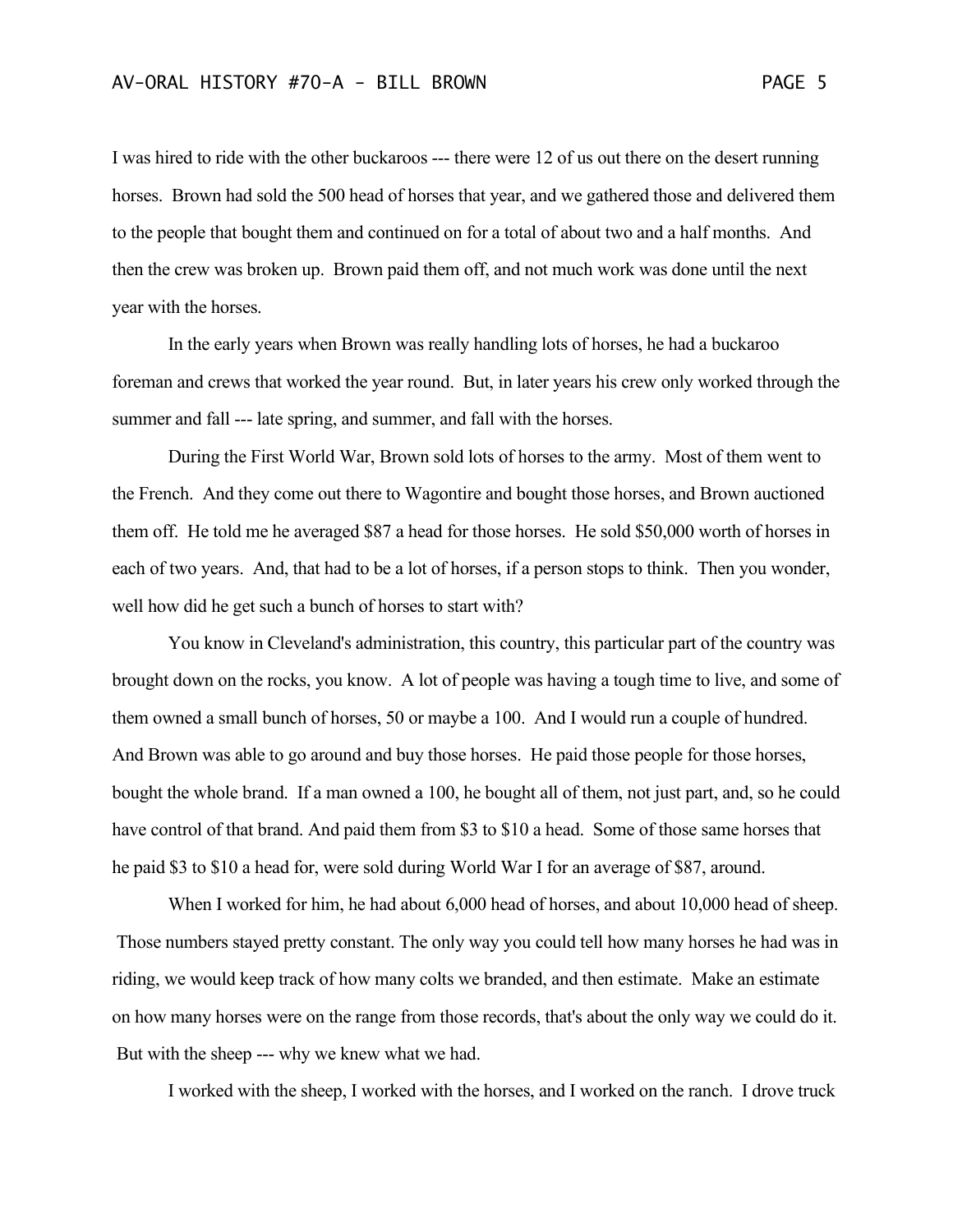for him, I hauled wool, I hauled groceries, I tended the store, any job there was, I did it. Of course, I had plenty of help. He always had a large crew of men, and whenever something was needed, Brown was right there to back you up in whatever you did. I enjoyed my years with Brown. He was a real man, one of the best.

Many stories have been told about what he did with his money, and so on. He was worth, at one time, better than half a million, and it's been said that he throwed away one fortune by mismanagement, and so on. He gave away one fortune to a charity, and so on. And there was one fortune stolen from him. That's what has been told. And I think that's a good way of putting it, because Brown himself said that the largest amount of our people are reasonably honest. He said there are a few that are not. He trusted people, and a man come along that needed work, I don't care whether Brown had a job that needed to be done or not, he said, "Sure I'll give you a job." He might give him a grubbing hole and tell him well now you grub sage until we're ready to do something else. But, if that man actually needed work, he got it. There was times when we had some real good men, and times when we had some ornery men. And Brown always tried to treat a man fair and do what he could for them.

Sumner Houston was a foreman for him for many years, buckaroo foreman. And Sumner started riding for Brown when he was 12 years old. He worked under Neumann, and Couch, and Johnny Mosier, all of those fellows, and Baker. Sumner worked as a buckaroo under all of those before he was foreman himself. He had the misfortune to have a team run off with him when he was working for his dad, Charlie Houston, and he was mowing hay in the field with a half-broke team. And another team ran away and went past where Sumner was with his mowing machine, and his team took off. And he tried to hold them, and they hit a ditch, just a --- I should say a wash where the rainwater had washed down, and when ... hit the ditch, the double tree broke. And it threw Sumner ahead of the mower. He was hanging on-to the reins and it threw him off the righthand side, and the neck yoke was fastened such that it wouldn't come loose, and it carried the machine on.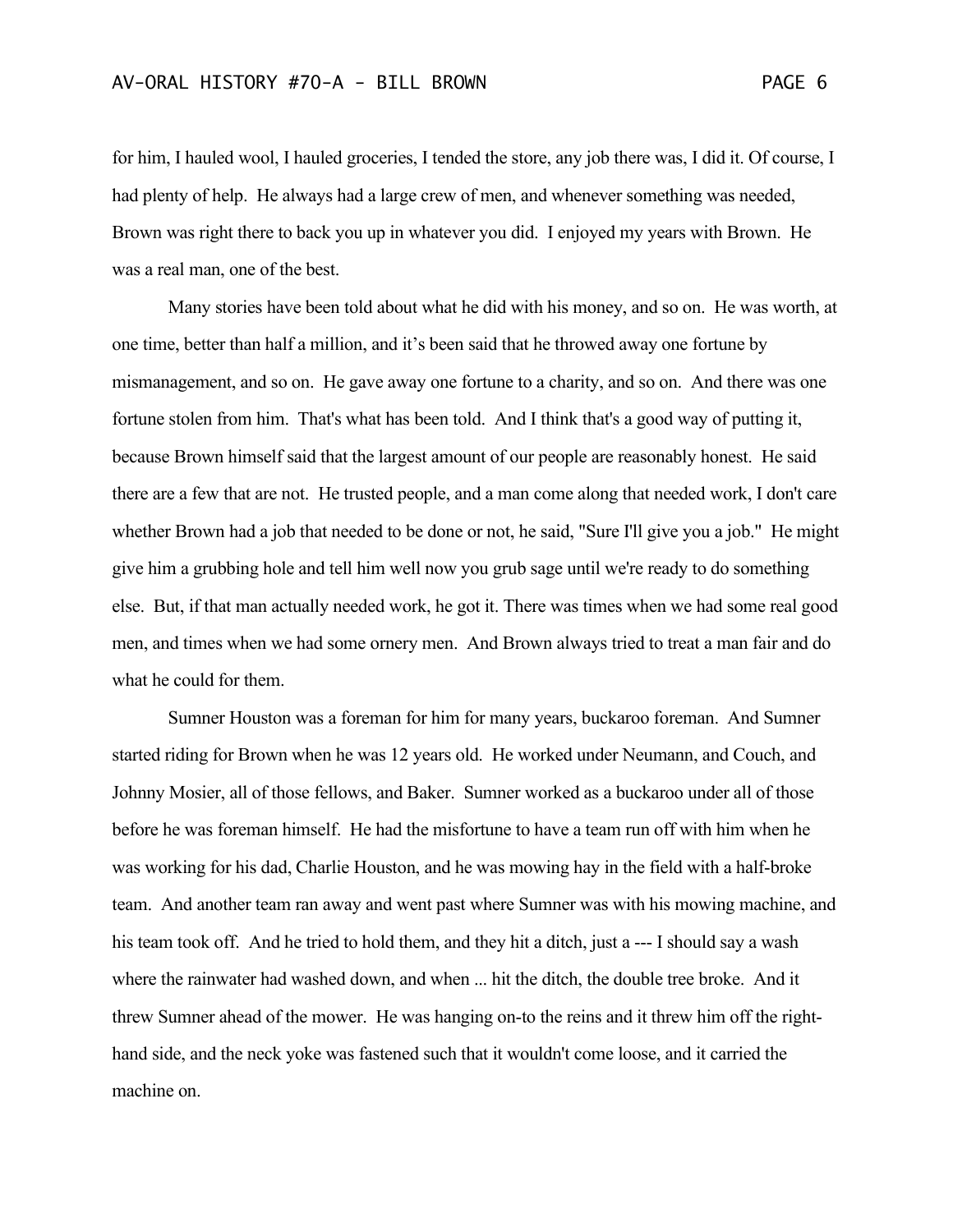Well, Sumner got caught in the sickle and cut an arm off. And after he was healed up, why, and able to go again, he come out to Browns and he asked Brown if he could have a job as foreman, buckaroo foreman. And Brown told him yes, and said, "I'll give you the job whenever you want to go to work, why you can do so." And Sumner told him, well, he said about what dates he would be there to start riding for horses. Brown says, "Have you got anything in your pocket that I can write on?" Sumner says, "The only thing I've got is this envelope, letter in it." Well, he said, "Let me see the envelope." Brown took it and tore the envelope up and wrote a check for \$300 and handed it back to Sumner. "Well," Sumner said, "well, that's mighty good." He said, "I'll pay you back when I earn it." Brown said, "I didn't say anything about paying it back." He said, "I'm giving you this. I thought that you needed it." And that's the kind of man Brown was. He helped people that he thought they actually needed it.

So, I think all of us could take a great lesson from Brown if we only had of known him. He gave about \$3,000 to a church there in Prineville when notes came due. Brown was there at the church, and he learned the notes, give the --- what was owed to the church. He built the music hall at the Willamette University. And he gave thousands of dollars to churches and other worthwhile projects throughout Oregon and Washington. Some of his money went to Seattle where it was donated to the church.

He put \$10,000 into the old people's home in Salem. And when he did so, he didn't hold a reservation for himself. When he finally lost everything that he had, he went to this old people's home in Salem, and spent his last days there. His brothers put up the \$1,000 it took to get him into the home.

MR. CLARK: ... she knew him, and I didn't.

DICK: Did you want to talk some?

MRS. CLARK: Not really. I can tell you a little bit about Bill Brown. I won't take --- what I say. My dad worked for Bill Brown long before he ever knew my mother. And I don't know when he started working for him. I imagine it was probably about 1896, when he started, because that was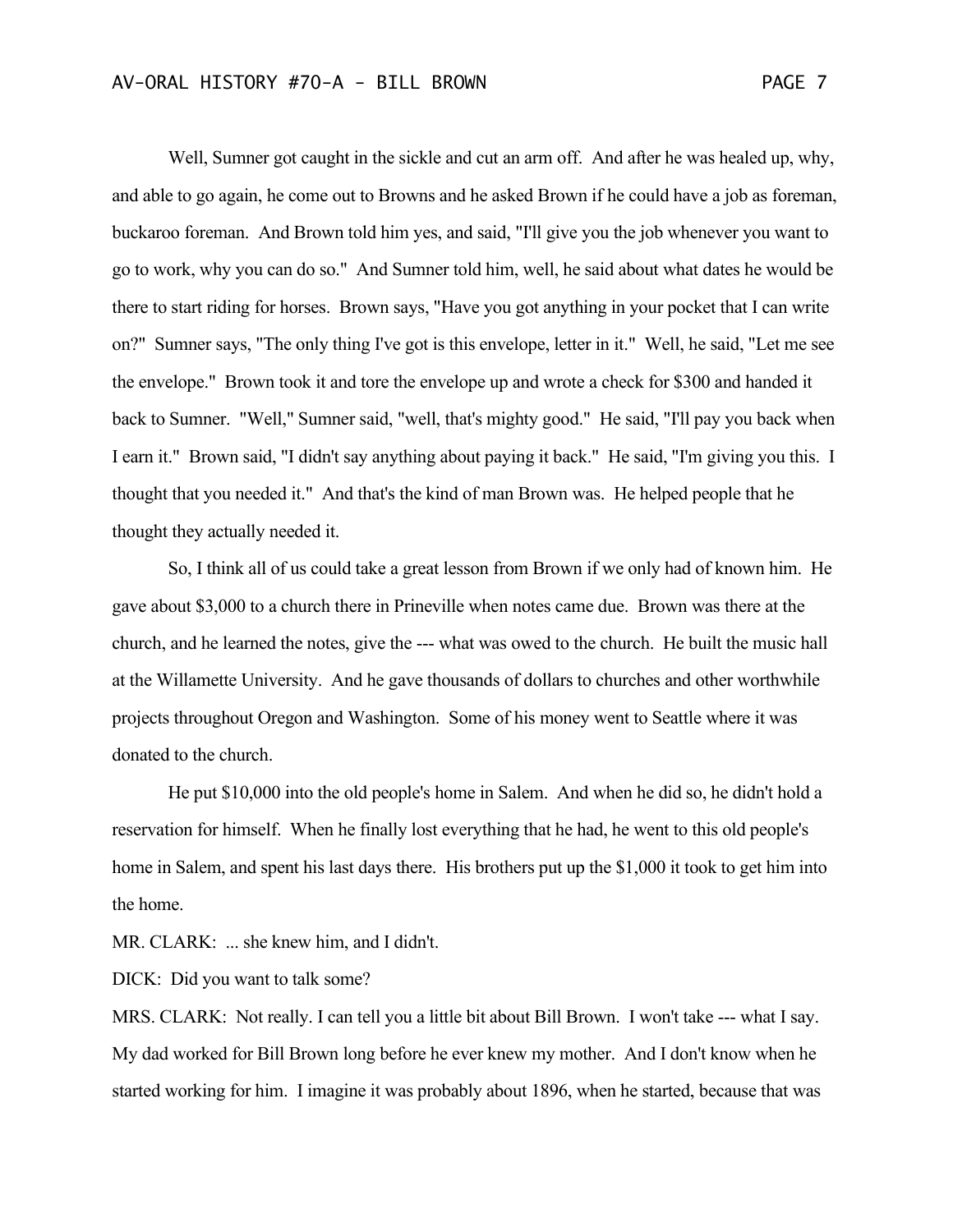when he quit working for Bill Hanley on the Bell A.

But in May of 1904, when he was working for Bill Brown, a horse started to buck, and it turned a somersault on him in the lava bed. And Dad was pretty badly crippled up, he was cut right across here, till the skin fell down over his eye, and he couldn't see. And he had 11 broken ribs, 11 breaks in his ribs on one side. And 14 on the other, 1 knee was broken, both ankles were broken, and both hands were broken, and the right shoulder was broken. And they hauled him to Burns, and they took camp beds out in the bottom of a big wagon, hooked four horses to it and hauled him 68 miles on that to Burns, to a doctor, no hospital. And Bill Brown had him taken to the old Burns Hotel. There's got to be somebody besides Marcus that remembers the old Burns Hotel. MARCUS HAINES: Well, Wally does.

MRS. CLARK: And made arrangements with Del and Rose Dibble to keep him there and take care of him, until he was able to leave. When he was able to leave --- that was in May, he went back to work the 27th of November. When he was able to leave the hotel, Brown had him moved out to the buckaroo camp, said where he could keep an eye on him. And he kept him there, and from the day he got hurt right on until he was able to go to work, his wages went on just the same. That's the kind of man Bill Brown was.

My dad worked for him until 1914. And he was working for him when I was born, well, the four older ones of us, myself, Stanley, Jess, and Lil --- Lillian. Why he was working for him. And, about the only dealings I ever had with Bill Brown --- my mother was an invalid; she was a heart patient when I was a kid.

And when I was 10, 11, and 12, I sold eggs to Bill Brown. We had 200 laying hens, and we had an incubator, and we set the incubator and hatched out the chickens until they got big enough for fryers. He'd come there and wait while we killed and dressed out 15 or 20 chickens, then he'd pay for them and take them to his men. And that's about all the dealings I had with him. But quite often when he returned ... we'd find a \$5 bill in the bottom of it. Say something to him about it, well that's for you two girls, he'd say. That was Lillian and myself, our sister was younger, and she was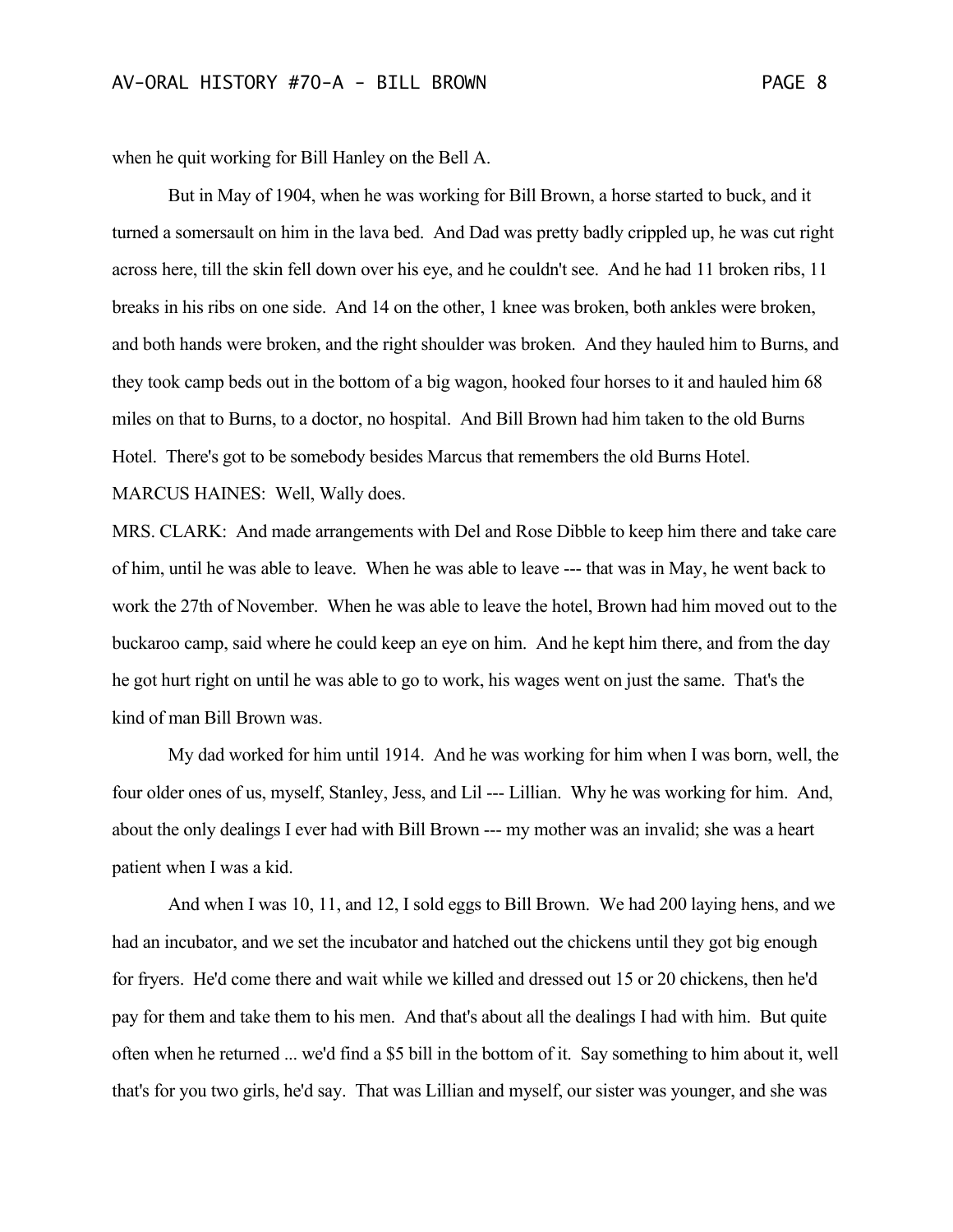too small to have anything to do with it.

But that's the kind of man I remember of Bill Brown, and I think everybody practically that knew the man thought a lot of him. I think I knew him better than Wanda, and she was related to him.

MARCUS: That ain't the way I heard it.

JESSIE WILLIAMS: It's hard to believe that's my cousin.

MARCUS: Yeah, it was in the family though, wasn't it?

JESSIE: Oh yes, Shields family.

MARCUS: You want to tell us anything about Bill Brown?

JESSIE: Oh, I think they heard about all ---

MARCUS: Not much more to tell.

JESSIE: He did go on to marry Judge Shield's oldest daughter. And he went and got a necklace with a horseshoe bar on it and put it around her neck. Said anything that wears a horseshoe bar belongs to me. But they wouldn't allow it.

MARCUS: Didn't work that time, Jessie.

JESSIE: His nephew was at the museum about 4 or 5 years ago when Ruby Street was still alive. 'Course that was Ruby Street's sister. And he went out to see Ruby and talk to her about Bill Brown --- her sister.

MARCUS: Thank you Jessie. ... I don't think so; it's about time to adjourn the meeting. FRED: I want to tell you a bit about Jessie Williams. In 1923, I came to Burns to help gather a bunch of cattle, the Bunyard cattle. And a few days before I got there --- got to Burns, it was my first trip to Burns. I got a wire that hit my hand; I think it was a barb that did it. I paid no attention to it, and I got infection in that hand, and by the time I got to Burns, I was driving a team, a cook wagon --- bringing the cook wagon in. And my hand was swollen up to where I couldn't use it. And Jim Lumsden, that used to be here --- overtook me coming into town and showed me the way into Burns. When he saw my hand and said, "We'll go to the Welcome's Drug Store, and we'll get